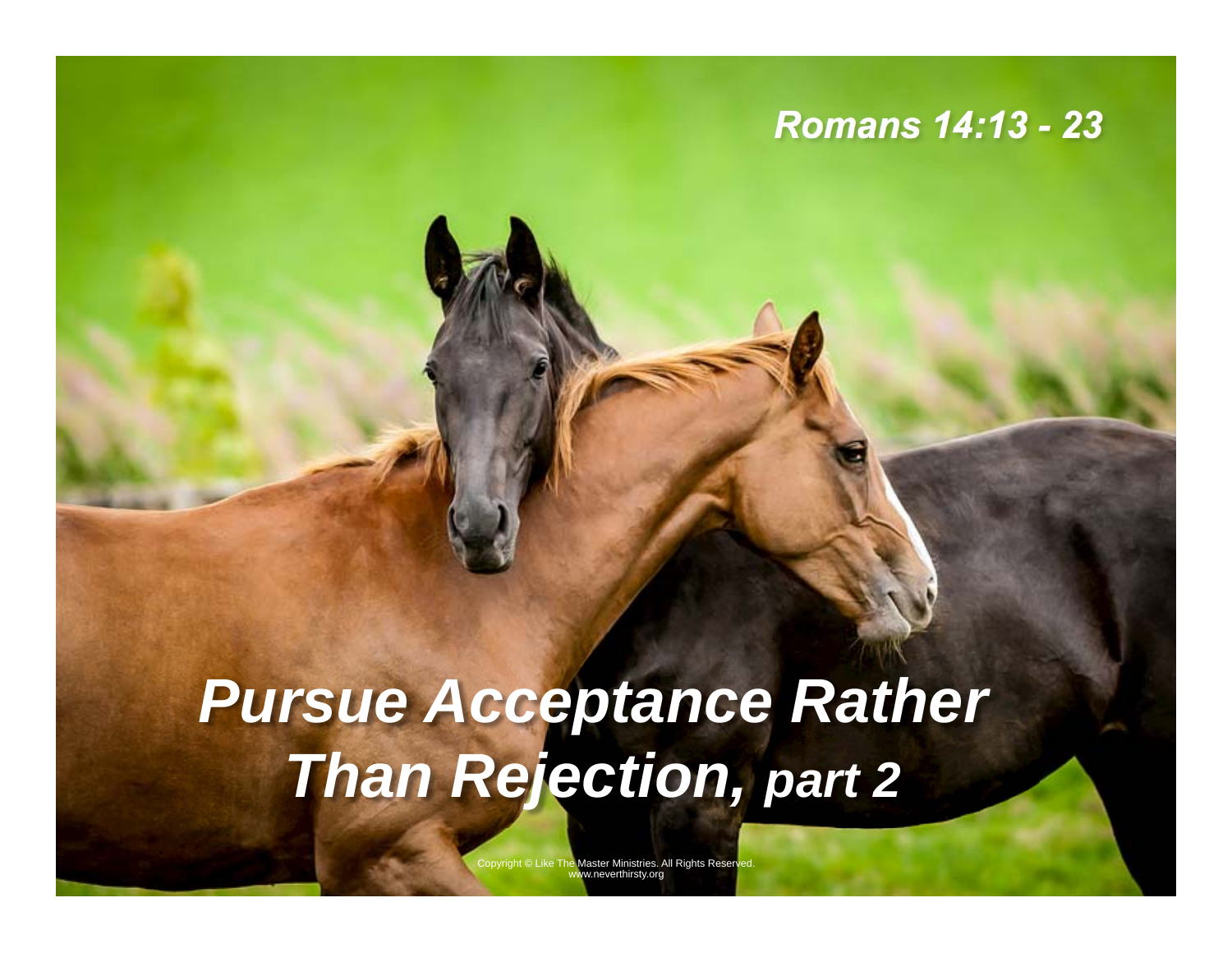

### *Bible Institute Of Los Angeles*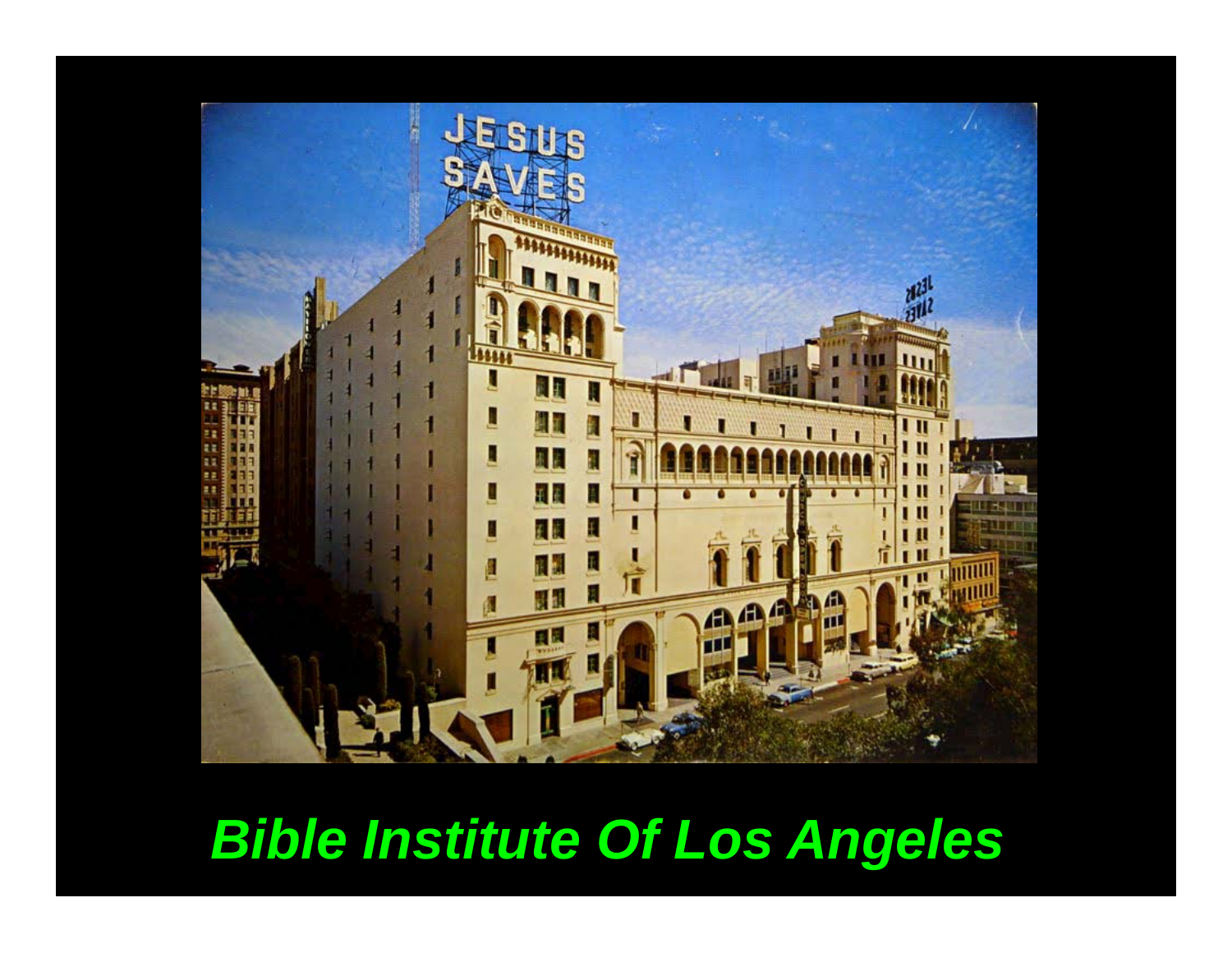

## *Do Not Be A Stumbling Block*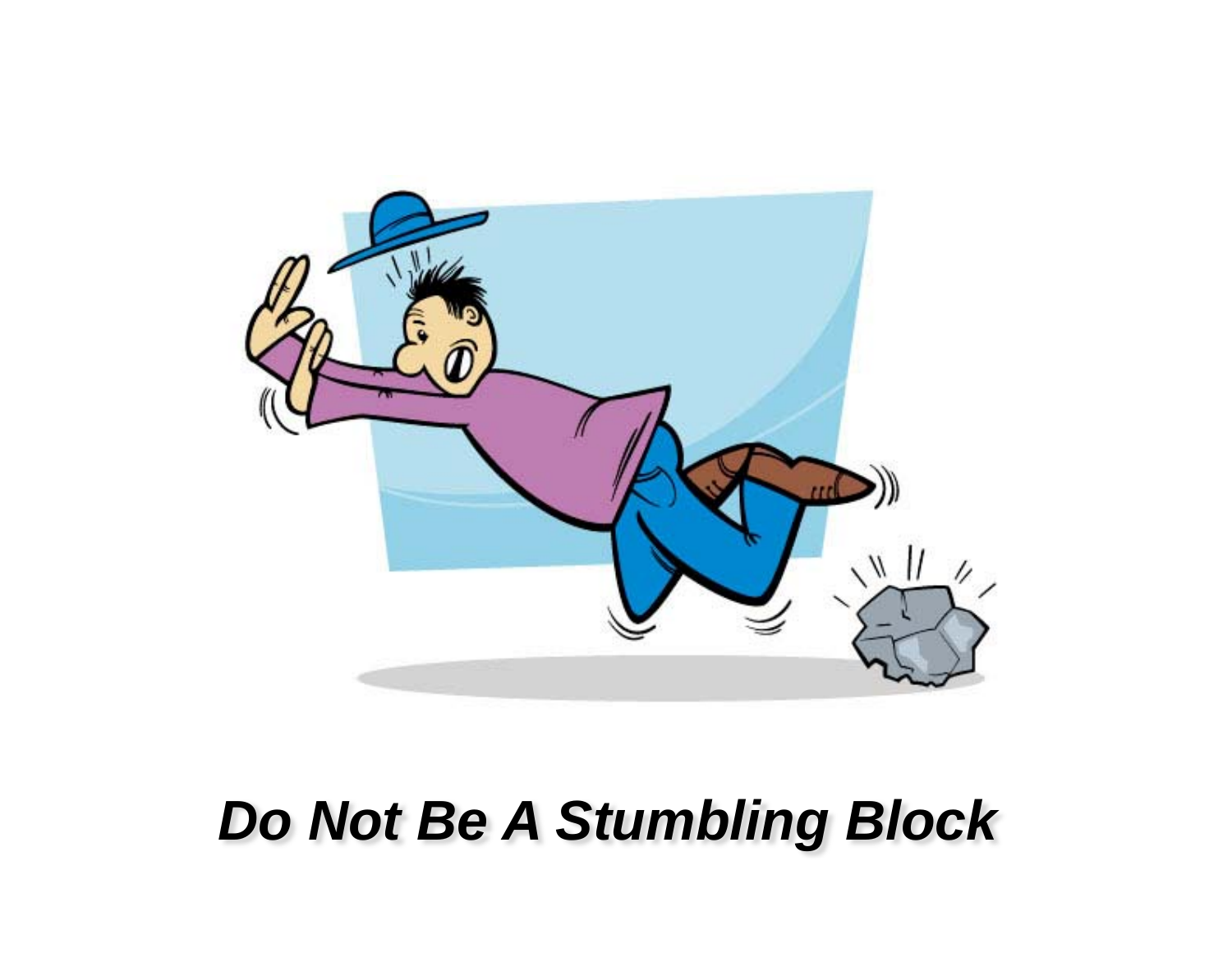

## *Typical Jewish Millstone*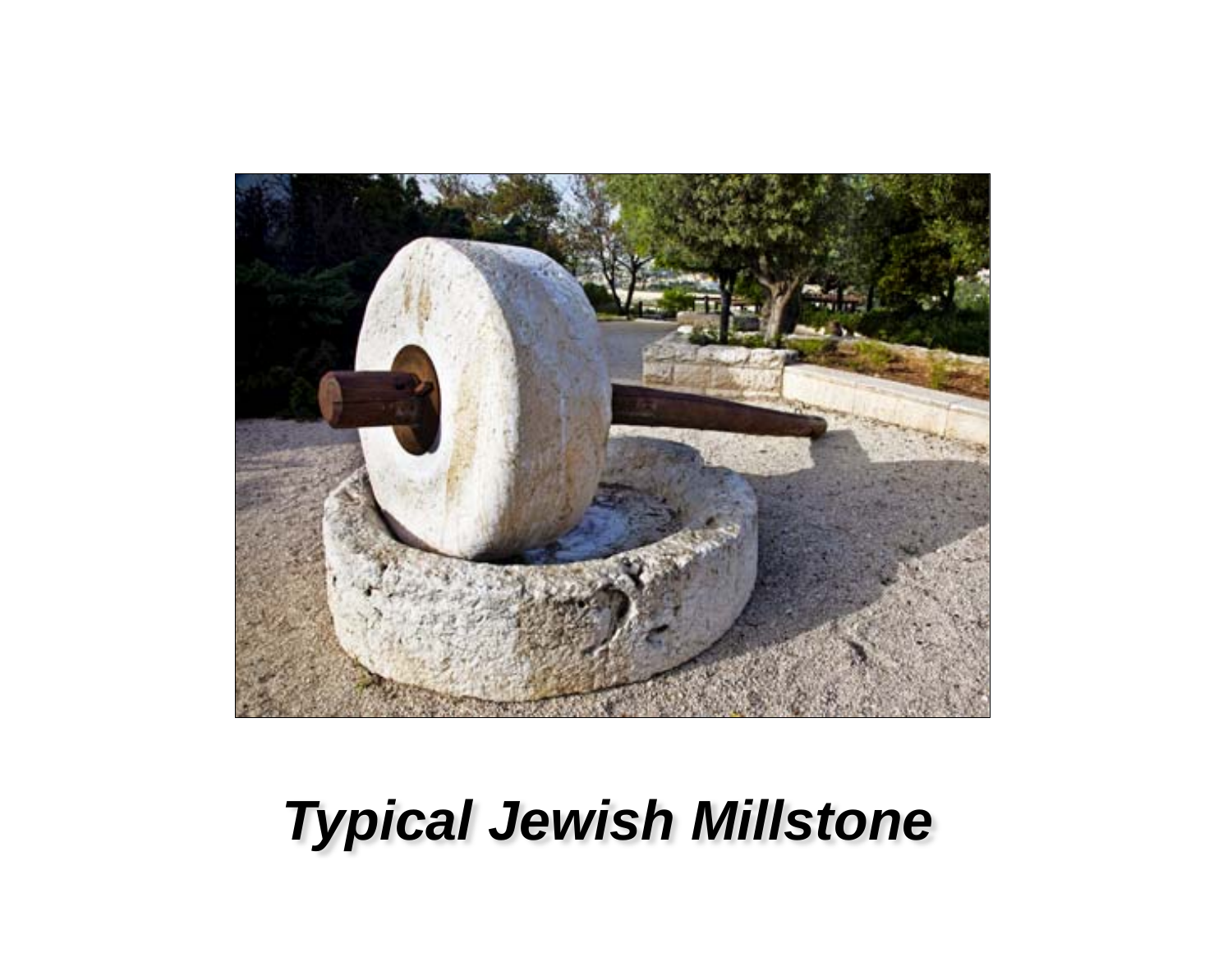# *Stumbling Blocks*

- *Matt. 11:6*  -*Jesus, Himself*
- *Gal. 5:11 The Cross*
- *Rev. 2:14*  -*Improper teaching on sex*
- *Eph. 6:4 Motivating others to anger*
- *1 Cor. 12:25*  -*Causing conflicts /divisions*
- *1 Cor. 8:13*  -*Careless eating of food*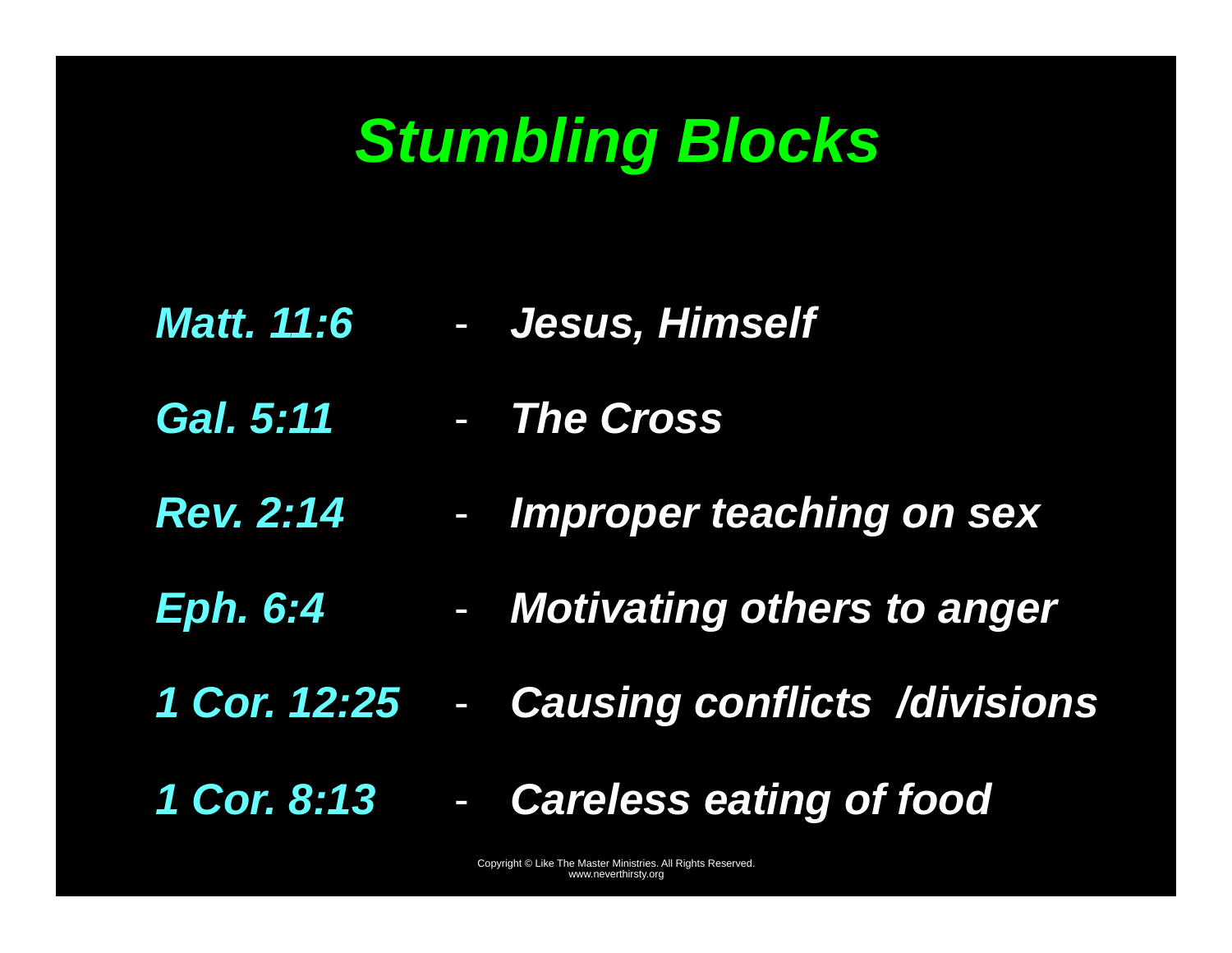*Conscience of weaker brother troubles him over actions that are not sins.* 

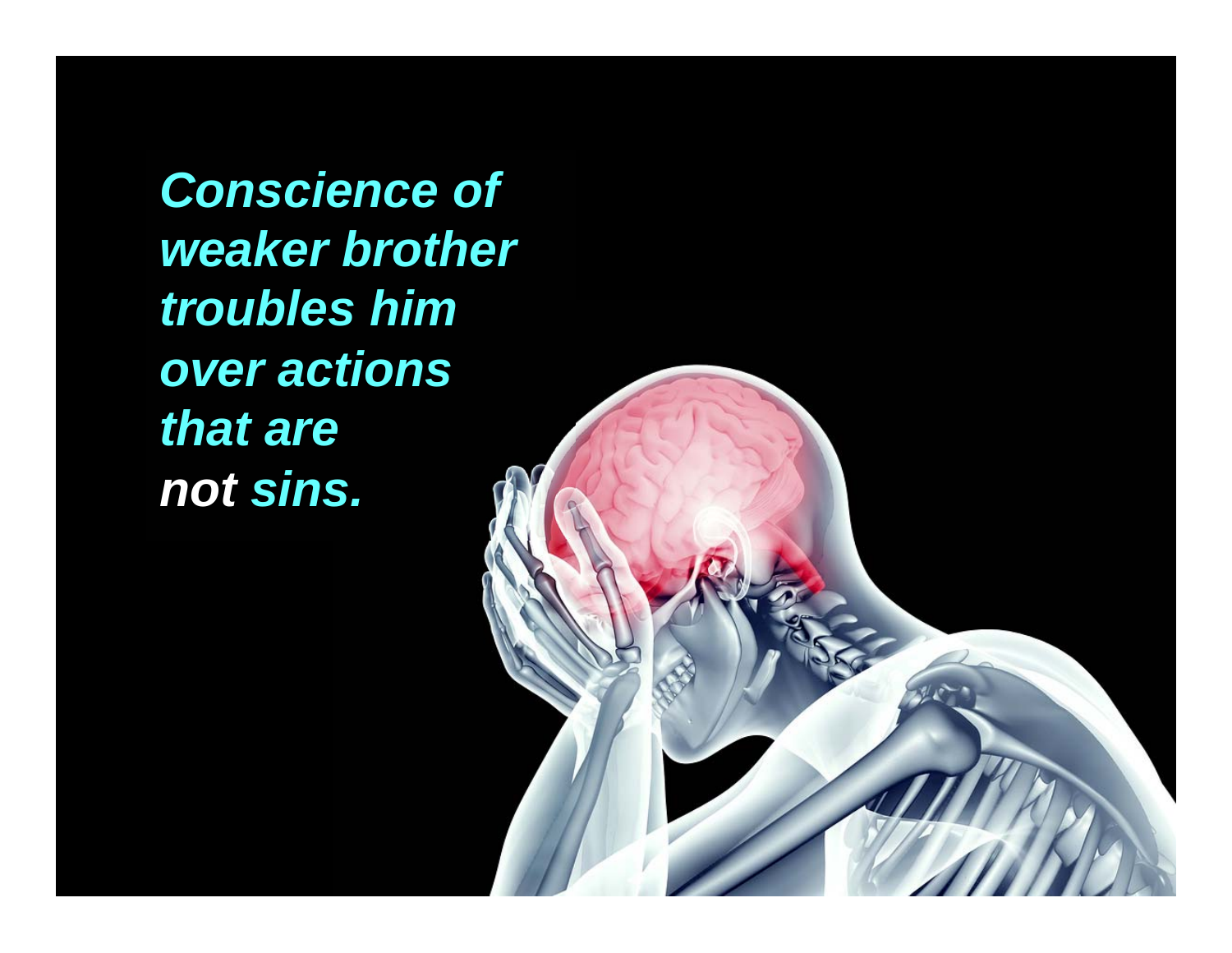### *Review of Last Study Romans 14:1 - 12*

#### *Commanded to accept fellow Christians:*

- *1. Because God has accepted them.*
- *2. Because God is master of each saint.*
- *3. Because Christ is changing very saint.*
- *4. Christ will judge every Christian.*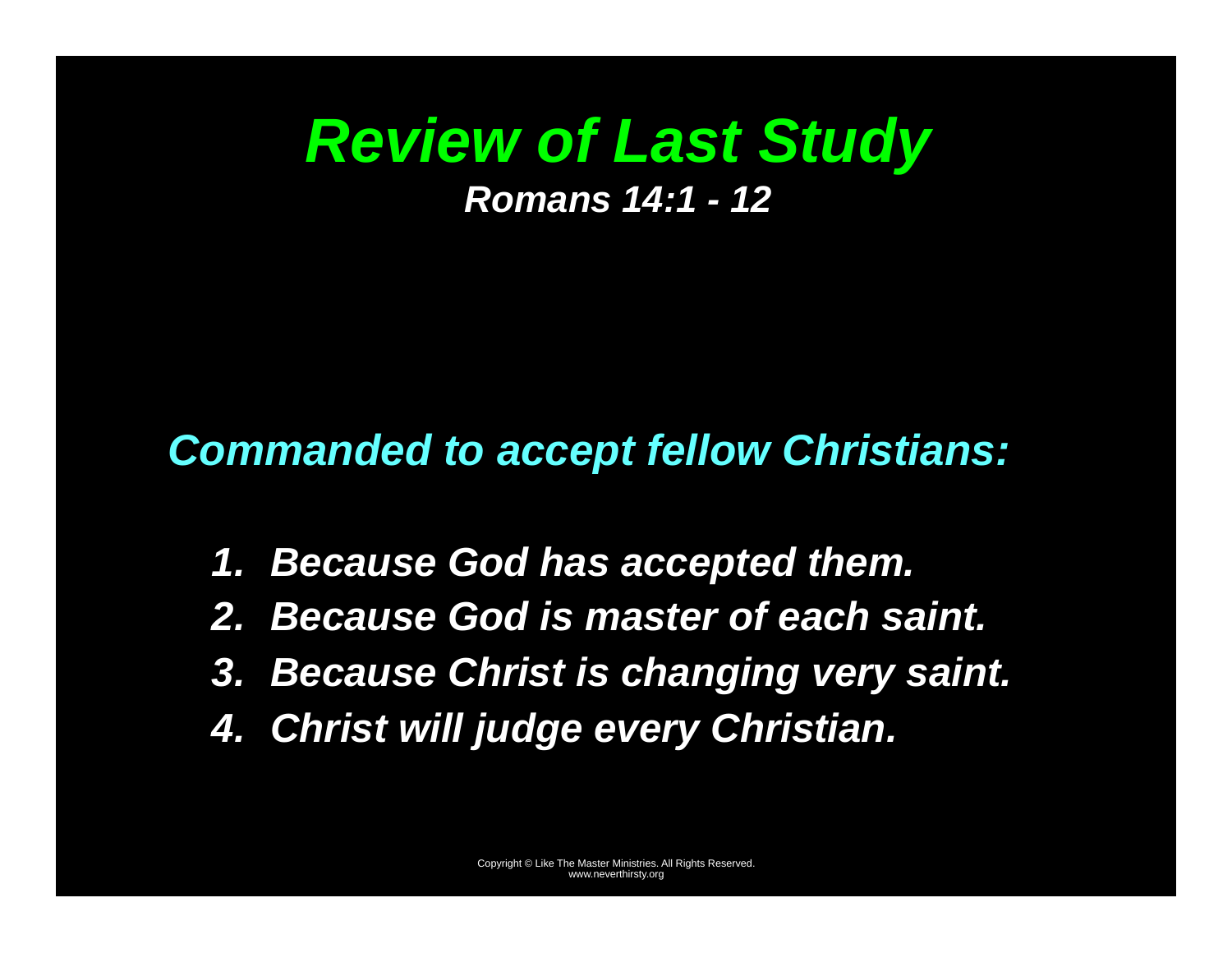

*krino = "to judge another"*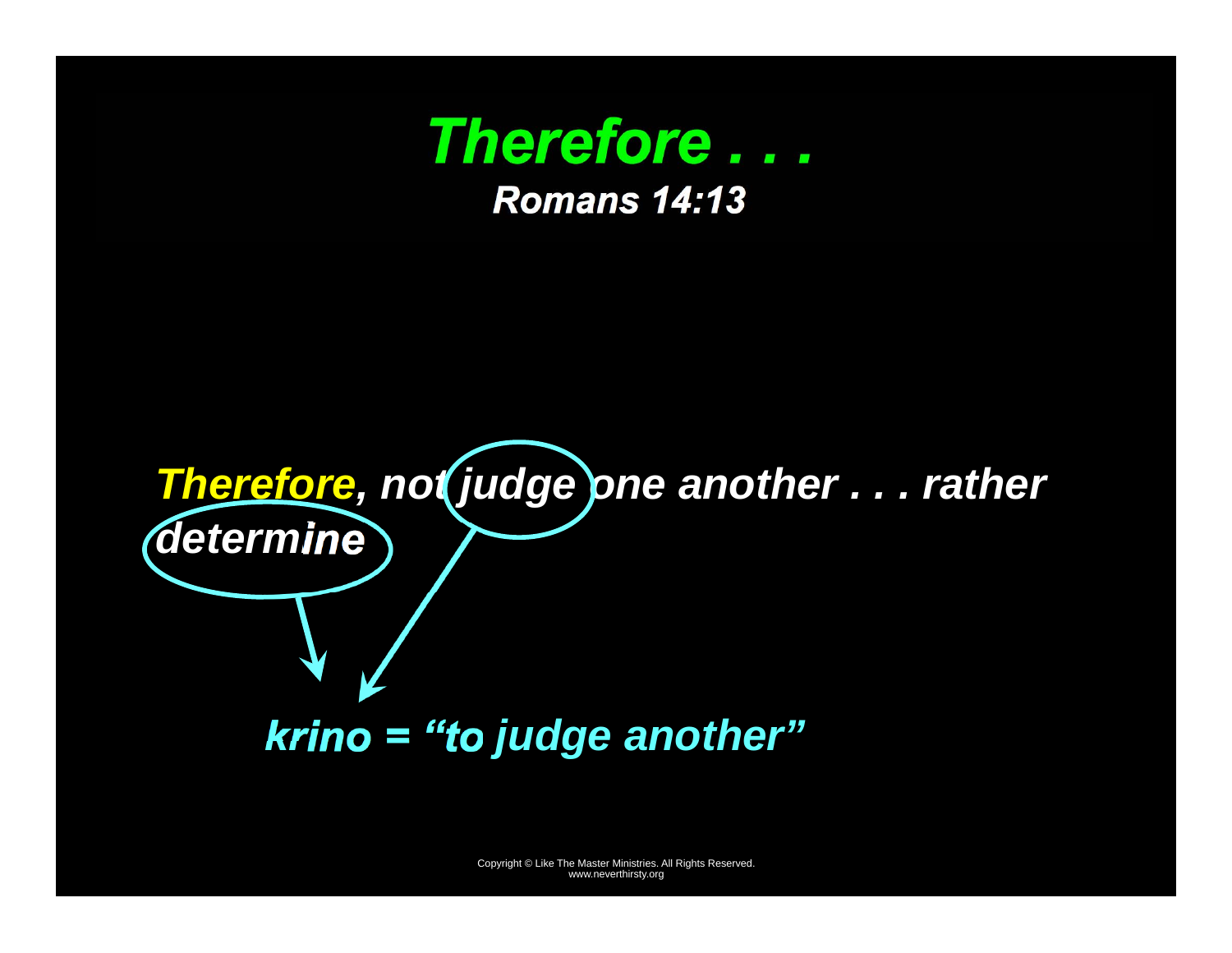

### *Therefore, not judge one another . . . rather determine this – not to put an obstacle of a stumbling block . . .*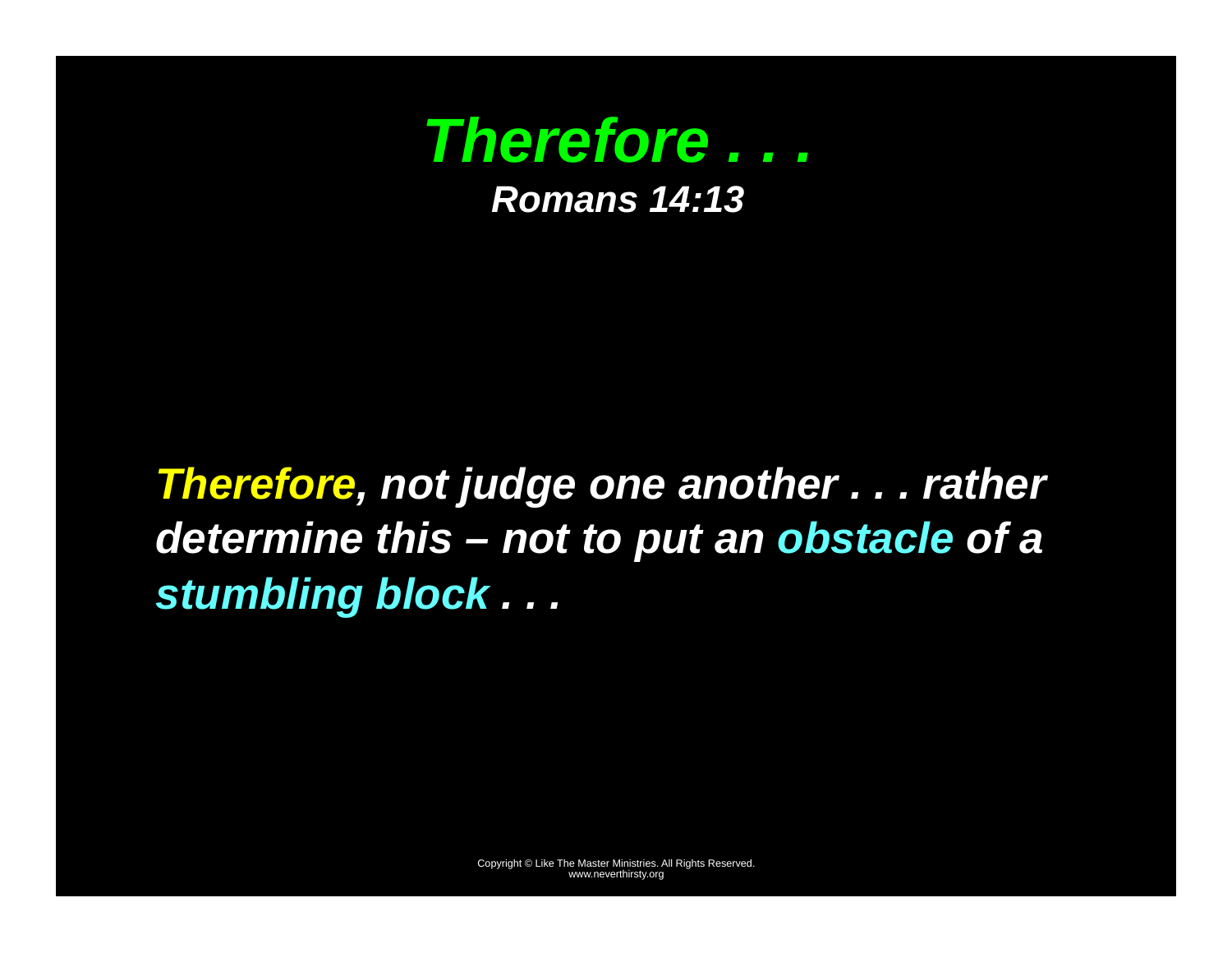### *The Root Problem Romans 14:14*

- *No food or drink is unclean*
- $\bullet$  *But, if some Christian thinks eating or drinking something is unclean, then it is unclean for them.*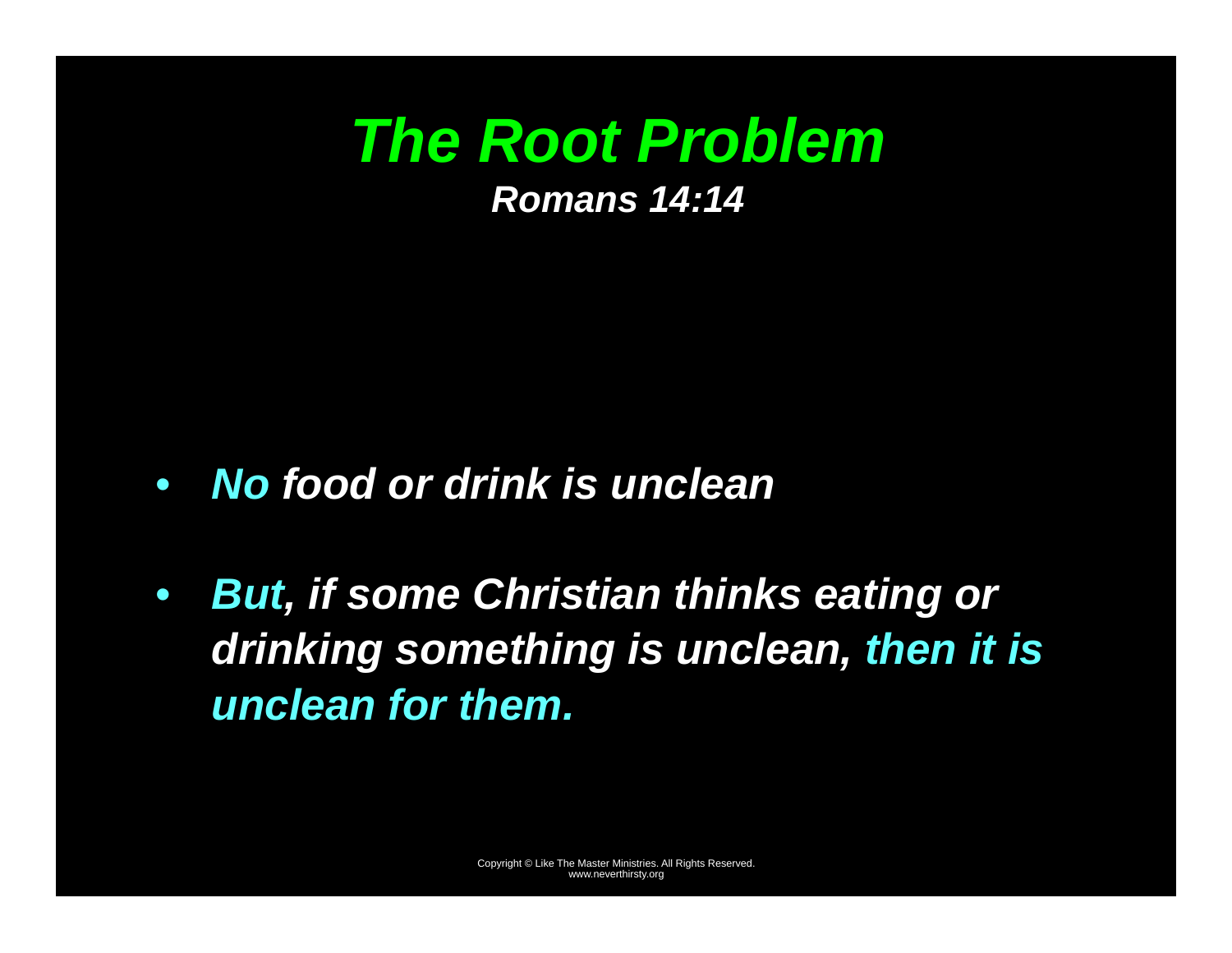

## ... If because your brother is (hurt)...

#### *lupeo = "to be in state of sadness or hurt"*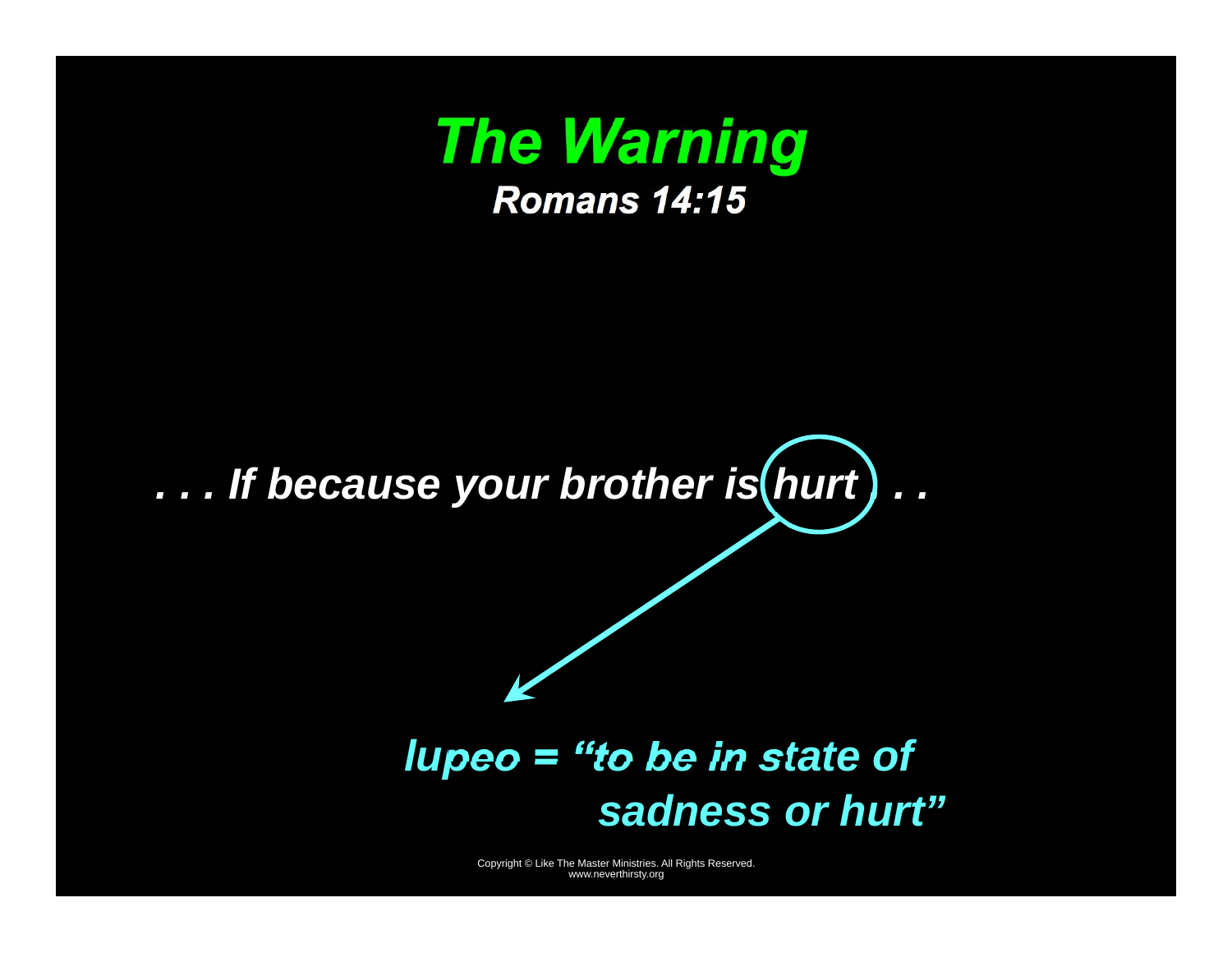### *How Shall We Live? Romans 14:16-23*

- *Do not flaunt your freedom in Christ.*
- $\bullet$  *Restraining yourself brings God's acceptance.*
- *Pursue peace.*
- $\bullet$ *Voluntarily limit your freedoms.*
- $\bullet$ *Yet, keep to your convictions*
- •*If you doubt something, do not do it.*